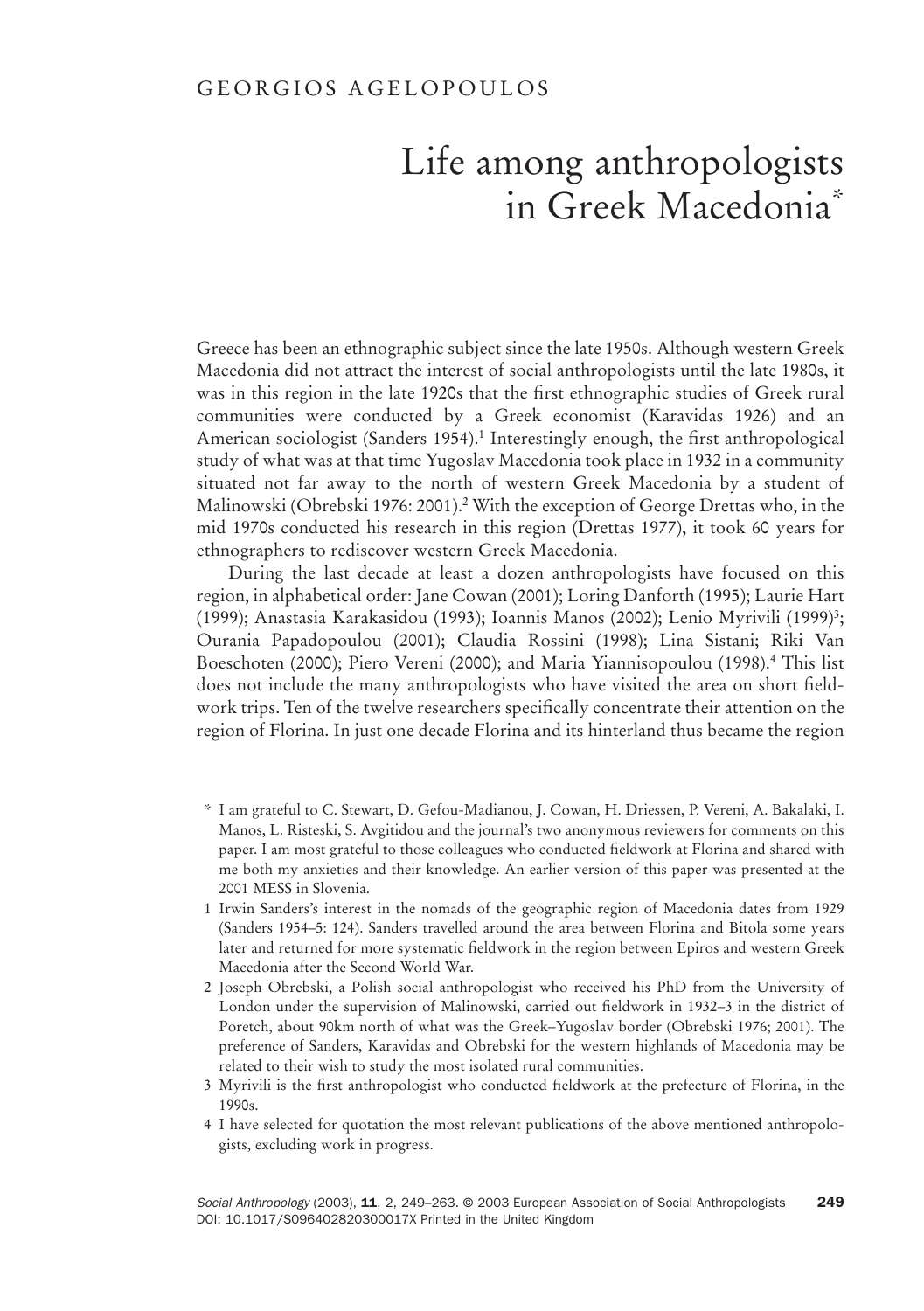of Greece most extensively studied by social anthropologists, and one of the most intensively studied areas of southeastern Europe.

This paper is based on 'lived interactions, participatory experience and embodied knowledge' (Okely 1992: 3) during the four years of my life as a resident of Florina. It is an attempt to establish a form of self-narrative that places the self within a social context and provides autobiographical writing that has ethnographic interest (Reed-Danahay 1997). My focus is on the relationship between anthropological and native knowledge, as well as on local understandings of anthropological discourse.

To understand the social context of Florina it is useful to explain that the prefecture of Florina, with the city of Florina as its capital, is among the less populated areas of Greece.<sup>5</sup> Its actual population does not exceed 45,000 people,<sup>6</sup> which offers us a ratio of one anthropologist for almost every 4,500 inhabitants. As a result of this situation – and of other factors discussed below – parts of the Florina population have created an image for themselves of what anthropologists are, and what kind of things they are interested in. This is an interesting phenomenon as most people are not clear what anthropology is about; anthropology has become known in Greece only since the late 1970s.

The historical background of these 45,000 people is heterogeneous (Van Boeschoten 2000). The majority of them, called Ntopii (that is, locals), trace their origins to the Slav-speaking peasants of Macedonia. Since the late-nineteenth century Ntopii have been divided among supporters of Greek, Macedonian and Bulgarian nationalisms. The other indigenous population categories are the Vlachs, the Gypsies and the Arvanites,<sup>7</sup> who have predominately associated themselves with the Greek nation state. The present-day population also includes the descendants of Asia Minor Greek Orthodox refugees who settled in the region in 1922 as a result of the compulsory exchange of minorities between Greece and Turkey. All these populations are usually bilingual or multilingual, and the percentage of mixed marriages is increasing, especially among those living in the cities of Florina and Aminteo.

All anthropologists who work on this area study similar phenomena related to the border, to identities, nationalism and ethnicity. The reasons causing the 'stampede of anthropologists to this small prefecture' (Cowan 2001) are related to local and international developments.8 At the local level, it is worth mentioning the appearance, in the late 1980s, of a Macedonian human rights movement in western Greek Macedonia. A detailed analysis of the factors that led to the establishment of this movement is beyond the aims of this paper.<sup>9</sup> Suffice to say that such developments took place

- 5 Most of the highland border areas of present day Greece are underdeveloped and underpopulated. In the case of the Florina area, population decline is also related to the history of the region and the Greek state's policies towards the Ntopii during certain periods of the twentieth century (Cowan 2001; Danforth 1995; Karakasidou 1993; Tsitselikis and Christopoulos 1997).
- 6 According to the national census of 18 March 2001, the prefecture of Florina has a population of 54,751 persons. National census results in Greece tend to overestimate the number of the real population living in rural areas. Many persons, motivated by political interests, return to their villages for the national census day to be counted there.
- 7 See Gefou-Madianou (1999) for an analysis of the Arvanites in Greece.
- 8 Although this distinction serves the needs of the present analysis, it is oversimplified. The appearance of the Macedonian human rights movement in Greek Macedonia is strongly related to international developments such as the ideology of multiculturalism and the end of the Cold War (see Cowan 2001).
- 9 See Cowan (2001), Danforth (1995) and Hotzidis (1997) for an analysis of the Macedonian human rights movement in Greece.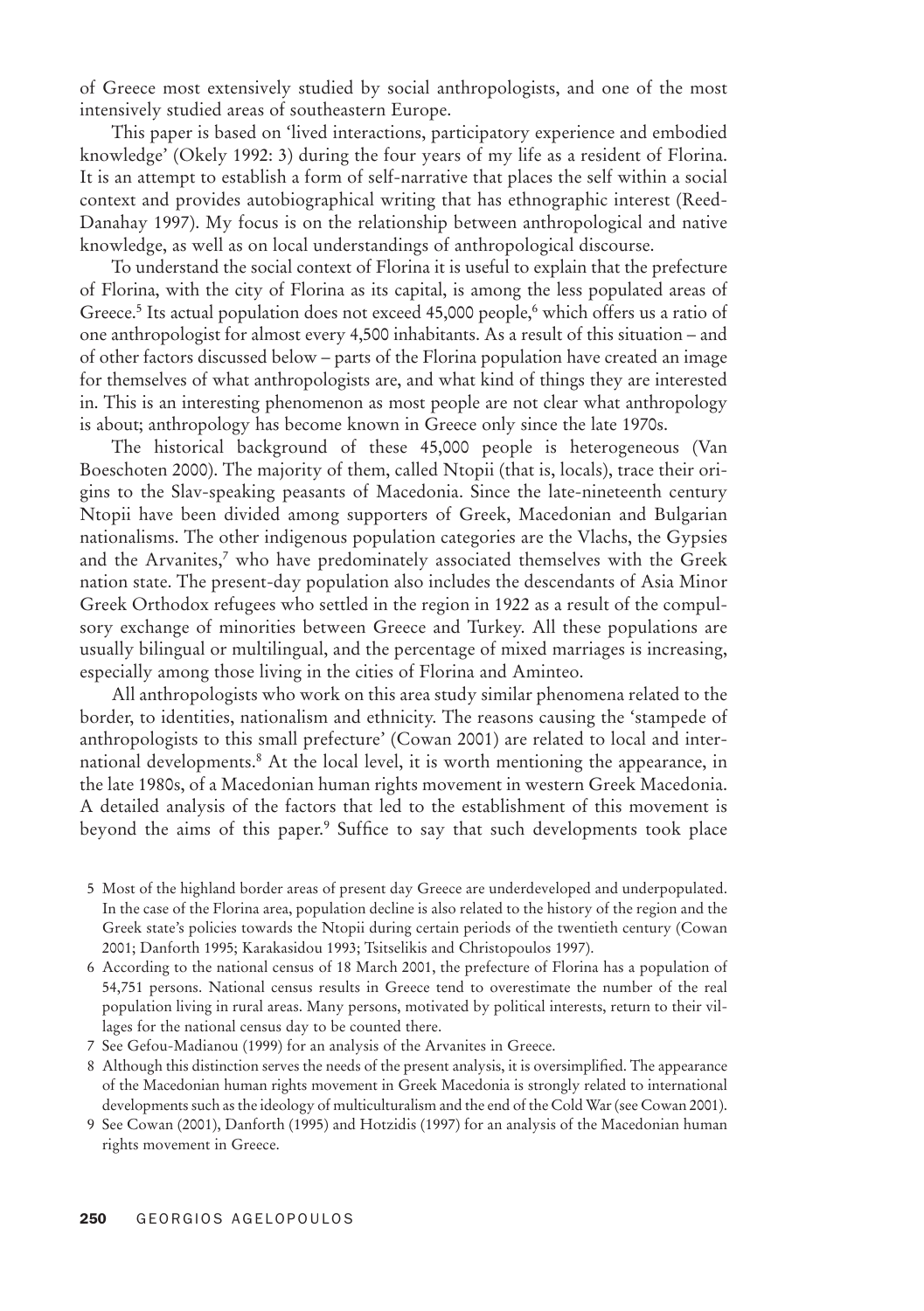within the framework of the dominant value of national homogeneity promoted by the Greek state.10 Ethnographers of the region were challenged to shift their interests from what until the late eighties were the dominant topics of Mediterranean anthropology to nationalism and minority movements. At the international academic level, one has to take into consideration the impact of those ethnicity and nationalism studies in the Balkans on researchers – including myself – who started their fieldwork in the late 1980s and early 1990s. The region of Florina, because of its population and geographical proximity to Albania and former Yugoslavia,11 has been considered ideal for studies of identity politics, ethnicity and nationalism in the Balkans.

My standpoint in this paper derives from my experience as a resident of Florina, where I lived for four years (from July 1995 to June 1999); I continue to visit the area quite often. My presence in Florina had nothing to do with my origins or my research interests. I grew up in Thessaloniki, the second largest city in Greece, and my grandparents originated from Halkidiki in southern Greek Macedonia, for several centuries an exclusively Greek-speaking region. I first visited Florina as a young boy. My research focuses on identification processes and politics in central Greek Macedonia, an area 200km south-east of Florina (Agelopoulos 1995; 1997; 2000). In 1994, my partner was appointed as a lecturer at the Florina School of Education, and we settled in the city for four years during which I spent most of my week there. Quite soon we established a network of friends: neighbours, people from the local community of academics, students, shop keepers, school teachers, and so on. Florina has a population of less than 13,000 persons, so in many ways it is a face-to-face community.

My aim in this paper is to make three points. First, for reasons that will become evident, I hope to initiate a discussion on the understanding of anthropological knowledge in the local setting of Florina. Such an approach attempts to contribute to an understanding of the 'silent' aspects of our ethnographic practices. I argue that in Florina locals are conscious of, and control, the information provided to any one who is a stranger, and that they are particularly conscious of 'professional strangers' such as anthropologists. As a result, the power balance between professional anthropologists and locals becomes undermined.

Second, I hope that a personal account of my living experience in Florina will limit the tendency to present this region as 'typically Balkan', as an area where backward rural norms dominate local societies. It is worth noting that in the most celebrated travel novel on the Balkans published in the 1990s, F. Maspero includes a chapter on Florina highlighting what he considers the most 'Balkan' aspects of the city and its people (Maspero and Sluban 1997). Florina is the only area of Greek Macedonia that Maspero selects to present in his book. Similar tendencies, stressing the marginality and distinctiveness of the area, are present in many NGO reports (Cowan 2001). Very often these reports make extensive use of the available anthropological studies on the region.<sup>12</sup>

- 10 Since the mid-nineteenth century the Greek state has followed an ethnic model of nation-building. This has had important results for relationships between the state, Greek society and minority movements (Tsitselikis and Christopoulos 1997).
- 11 The prefecture of Florina is situated in a border area between Greece, Albania and former Yugoslavia. Extensive border traffic between the three countries takes both legal and illegal forms.
- 12 See, for example, the extensive use of Karakasidou's material (Karakasidou 1993) in the 1994 British Helsinki Human Rights Group Report on Macedonian minorities (Malcom and Almond 1994) and the use of Yiannisopoulou's material (Yiannisopoulou 1988) in the Greek Helsinki Monitor report of 29 July 1998 on the same subject.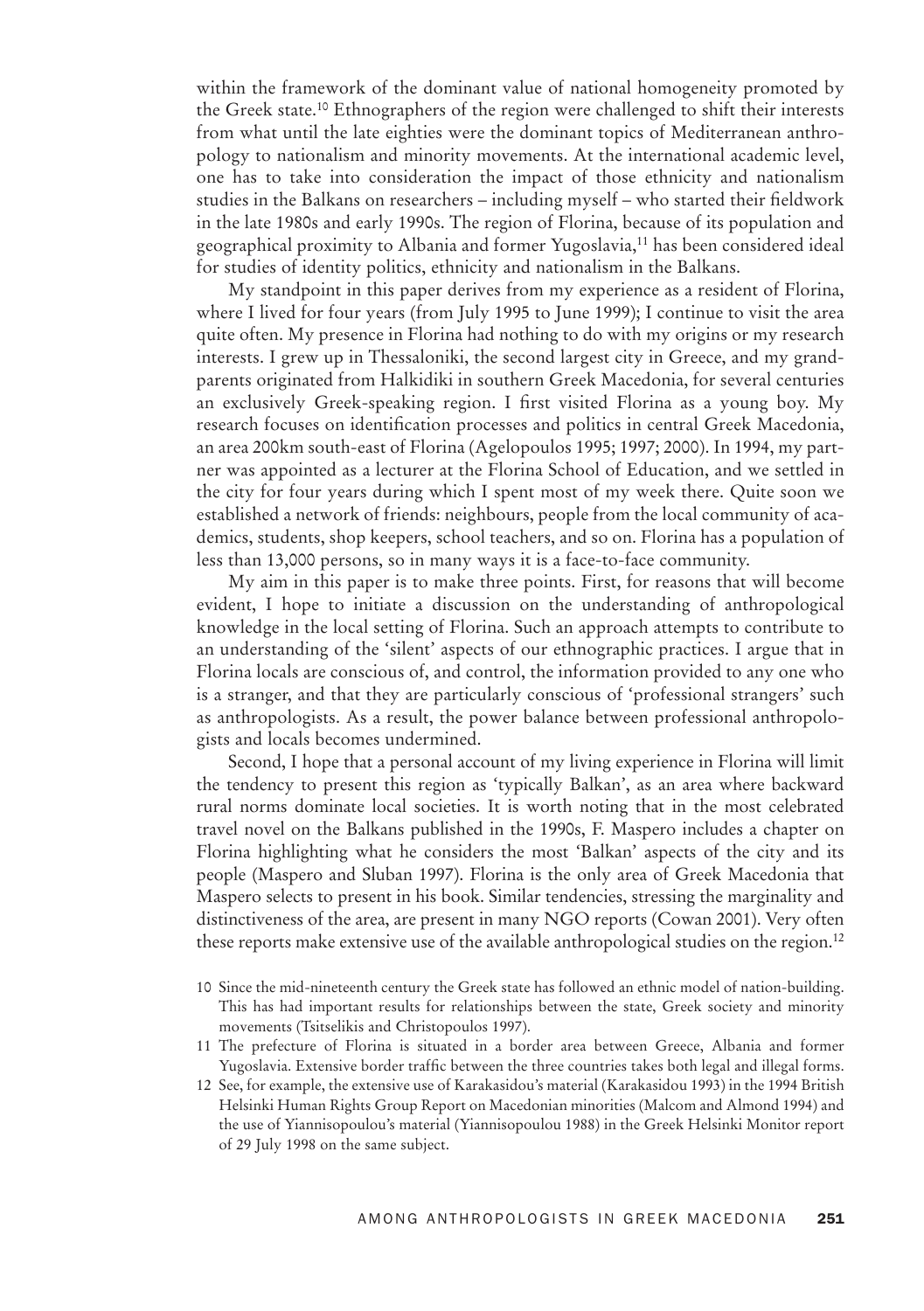Cowan argues that, despite the anthropologists' intentions, the 'Florino-centrism' of the recent anthropological research on Greek Macedonia contributes to producing an exotic image of Florina (Cowan 1997: 265). A personal account will present Florina in an alternative way: as a place where the distinction between the local and the non-local cultural patterns is an open-ended dynamic process.13 Furthermore, it will illustrate that any inflexible categorisation of societies and cultures, such as the Balkan vs. non-Balkan, limits our ability to conceptualise the multiple perspectives from which a society can be understood.

Third, I intend to contribute to an understanding of the production of anthropological knowledge other than through discussion of the politics of ethnographic writing. My focus is on the muted interaction between the professional anthropologist and the people of the societies he studies. Such an analysis highlights questions relating to the anthropologist's responsibility for the use of his or her ethnographic accounts.

A certain kind of self-reflexivity meditates the writing of this paper. I accept Hastrup's point that reflexivity in ethnography is not a problem but a paradox to live with (Hastrup 1993: 178), a paradox that we have to be conscious of. Excepting Friedl (1970), self-reflexive accounts in Greek ethnography have been appearing since the eighties (Campbell 1992; Herzfeld 1983; 1997; Cowan 1988). Recent monographs and papers by Greek anthropologists such as Seremetakis (1991), Gefou-Madianou (1993; 1998), Panourgia (1995) and Bakalaki (1997) follow a self-reflexive ethnographic approach and discuss self-reflexivity in relation to native anthropology. Gefou-Madianou (1998) and Bakalaki (1997) specifically focus on the relationship between native anthropology and academic politics in Greece.<sup>14</sup> They concentrate their attention on academia because higher education has been the first domain in which anthropology became localised in Greece. This paper also focuses on a context where anthropology has been localised: a provincial town in a border area. I argue that the differences between anthropology becoming localised in Florina and in a Greek University highlight important aspects of anthropological practice.

# Fieldwork. The anthropologist's dilemmas

In the classical anthropological tradition, ethnographers are expected to learn to think, feel and often behave like a native. Things became more complicated under the influence of issues raised in anthropology during the seventies, especially when anthropologists started doing fieldwork in what they considered to be 'their own societies'.15 Central to the debate about native anthropology is a discussion of (i) who belongs to which society, and (ii) what differences exist between knowledge produced by native

- 13 An understanding of the relationship between local and the non-local cultural patterns is possible using many different approaches besides autobiographic writing (Iosifidou 1998).
- 14 Gefou-Madianou pays particular attention on Greek and EU academic policies and the challenges for Greek anthropologists working in Greece (1998). Bakalaki examines how the identity of the native may be achieved and the consequences this has for native anthropologists in relation to their identification with the discipline (1997: 503).
- 15 For a discussion of native anthropology, see Abu-Lughod (1991), Hastrup (1993), Mascarenhas-Keyes (1987), Narayan (1993), Okely (1992) and Strathern (1987). See Gefou-Madianou (1993; 2000), Papataxiarchis (1998) and Bakalaki (1997) for a more detailed discussion of native anthropology in Greece.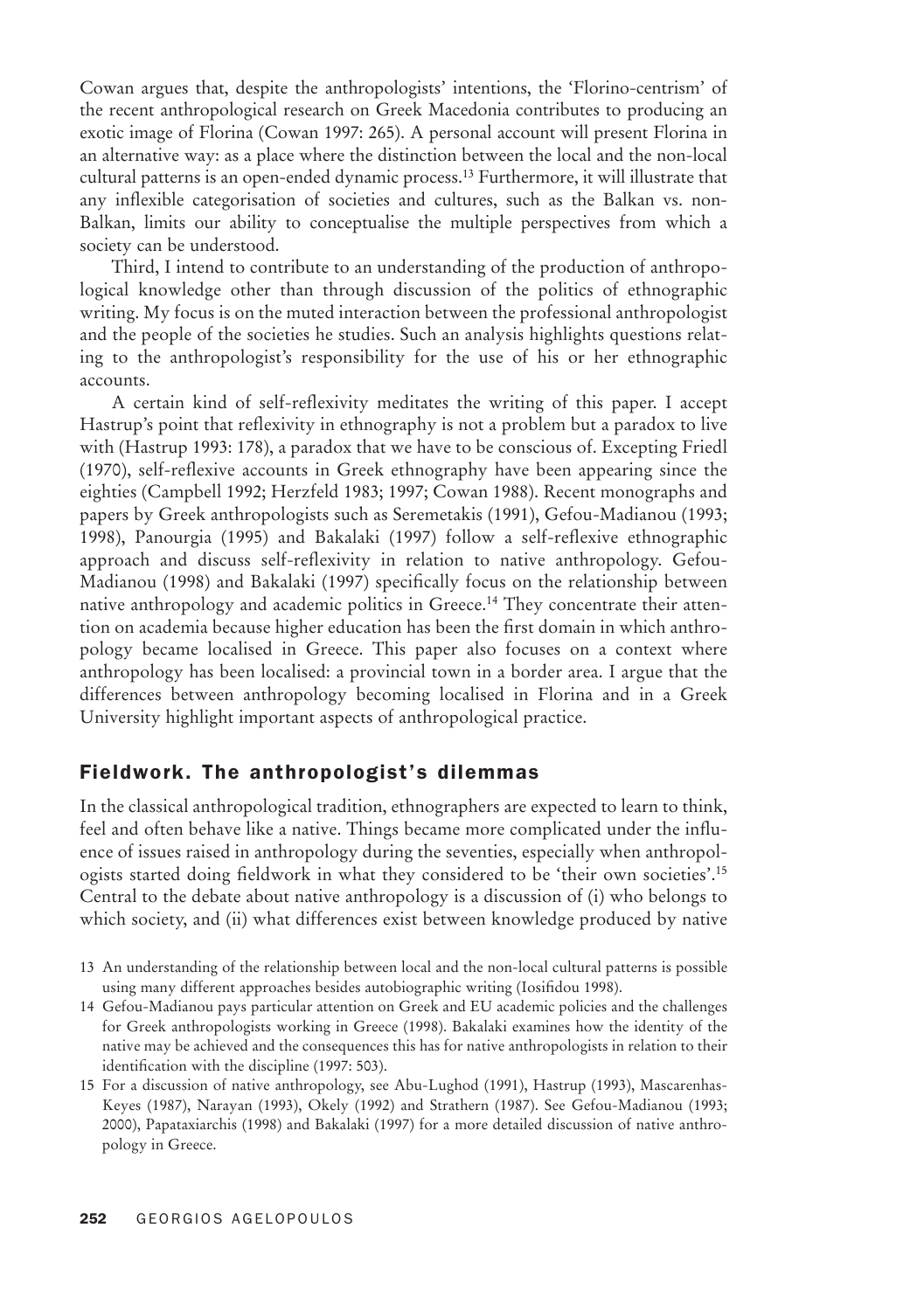and non-native anthropologists (that is to say, how native anthropologists construct otherness). When it comes to my own experience in Florina, I do not claim to be thinking, feeling or behaving like a Floriniotis (person from Florina).16 But living there I gradually developed representations and practices common among Floriniotes. This did not occur because of my wish to study the region and its people. Rather, my anthropological background influenced, and even prevented me from approaching, Floriniotes.

During my first months in Florina it became clear to me that both my theoretical knowledge of how social categories are constructed and my familiarity with the history of the region had a clear effect on the way I perceived the area and its people. For example, I kept asking people all the time if they were Ntopii, Vlachs, Arvanites or refugees, even in cases when this was totally irrelevant to the context. On one occasion, while drinking with some friends at the *Dhiethnés kafeneio* (coffee shop), I came up with the suggestion that the film director Theo Angelopoulos features this coffee shop in most of his movies because of the role of the building in the city's history.17 Everybody in the group laughed at this proposal. I was later told that Angelopoulos likes this coffee shop because of the way the sunlight filters through the old glass windows on certain winter days.

If fieldwork is a cross-cultural experience, where does the anthropologist stand in relation to the supposedly distinct cultures he or she observes? The point is that my everyday presence in Florina was a continuous dialogue between aspects of my *sens pratique* (gender, age, class, education, profession, to mention a few), my knowledge of anthropological studies of the region and my experience of living there. My perception of local life gradually came to include 'native' ways of thinking that challenged my previous understanding of local categories and cultural idioms. Furthermore, the permanent presence of anthropologists in the area and my relationships with them (as well as the visits of other anthropologists, mainly during the summer) had an interesting result. I was occasionally asked to interpret local behaviour for my fellow anthropologists, to offer my opinion, or to follow them at significant moments of their fieldwork (such as attending festivities). My discussions with them often functioned as tutorials, providing me with important insights into the society of Florina as well as with theoretical challenges. On the other hand, the activities of these anthropologists produced a certain kind of scepticism among my local friends about the methodology and purpose of ethnographic work in the region. Thus, I was forced to think about the difference between 'anthropological' and 'native' discourses of knowledge. I found myself in a stage of what Turner (1967) calls betwixt-and-between liminality. For the Floriniotes, I was neither a true local nor a complete stranger; and for my fellow anthropologists I was partly a local informant, partly a colleague.18

- 16 Since there is no commonly accepted system of transliteration for the Greek alphabet, I adopt the system proposed by the *Journal of Modern Greek Studies*. Personal names, place names (for example, Halkidiki) and names of populations (for example, Ntopii) follow the customary English form of their transliteration.
- 17 T. Angelopoulos has filmed three movies in Florina in recent years (*The Bee-Keeper*, *The Suspended Step of the Stork*, *Ulysses's Gaze*). The last has become internationally known because of the 1998 Cannes Film Festival awards.
- 18 This situation encouraged me to be self-reflexive. Long before there was any discussion of selfreflexivity in the social sciences, Turner pointed out that 'liminality may be partly described as a stage of reflection' (Turner 1967: 105).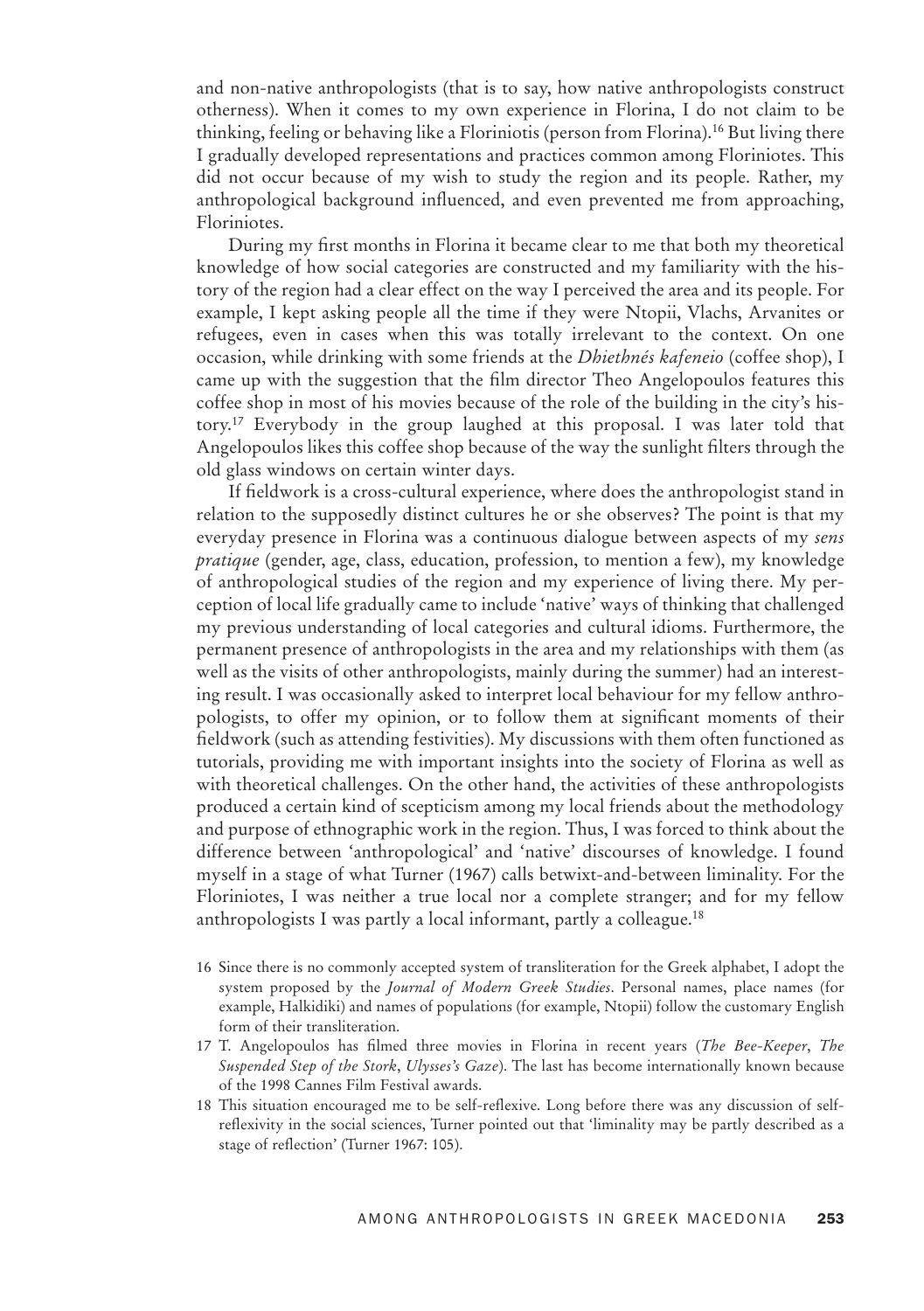This was an experience similar to but also different from my fourteen months' fieldwork in central Greek Macedonia. The Floriniotes placed me in a different position to my fellow anthropologists in their model of power relations in their society. For example, they expected me to be interested in local politics more as a resident and less as a social scientist. On the other hand, I had a more relaxed attitude in my everyday interactions with Floriniotes compared to my interactions with the locals in my fieldwork site (see Agelopoulos 1997). Thus, I did not have the restrictions and anxieties of fieldwork. However, I came upon other types of social control such as when I argued with neighbours, something I avoided during my fieldwork.

## Forms of otherness, forms of knowledge

Hastrup's distinction between knowing and understanding initially proved to be a useful one for my needs. She argues that the difference between the 'anthropological' and the 'native' discourses of knowledge lies in the distinction between knowing and understanding. Knowing is an intimate and implicit native form of conceptualising the world, while understanding is an external and explicit form of expert professional knowledge.19 According to Hastrup, doing anthropology is to bridge the two. Although this may prove to be a never completed endeavour (Argyrou 1999), it is obvious that the process of ethnography involves both an intimate and implicit knowing and an external and explicit form of expert professional knowledge (Hastrup 1993: 175). The most important characteristic of professional anthropological knowledge is the awareness of heterotopia. Heterotopia implies that anthropologists relativise the space of fieldwork, thus producing a general knowledge out of the particular (Hastrup 1993: 182). The sense of heterotopia is based on the recognition of the existence of significant others: other people, other places, other cultures, as often referred to in the classical anthropological literature (for example, Beattie 1964). To put it simply, heterotopia implies an understanding that takes into account the possible comparisons between our world and other worlds. In my case, heterotopia was the result of being conscious of a number of factors (my professional training, my self understanding and self location) that influenced my relationships both with Floriniotes and other anthropologists. My experience was similar to what Narayan (1993: 678) describes as the challenge to native anthropologists in constructing otherness: in order to comprehend Florina I had to discover how the experience of my everyday interaction with Floriniotes related to broader theoretical categories applied in anthropological analysis.

The sense of otherness is therefore the key difference between the 'anthropological' and the 'native' discourses of knowledge. Given their need to relativise their fieldwork experiences, most anthropologists perceive otherness as a useful phenomenon; most Floriniotes on the other hand, see it as a tricky and risky subject. This brings us back to the research projects of all those anthropologists who study the area. In my discussion of the sense of otherness in Florina I would like to involve three agents: the Floriniotes, other ethnographers of the region, and myself.

<sup>19</sup> The distinction between knowing and understanding has a long history in both anthropology and philosophy. See Vendler (1984) and Ardener (1989) for a review of similar distinctions in anthropology, and Dummett (1978) for an analysis of the same distinction in the European philosophy of knowledge. Dummett argues that the first modern philosopher to draw this distinction was Frege.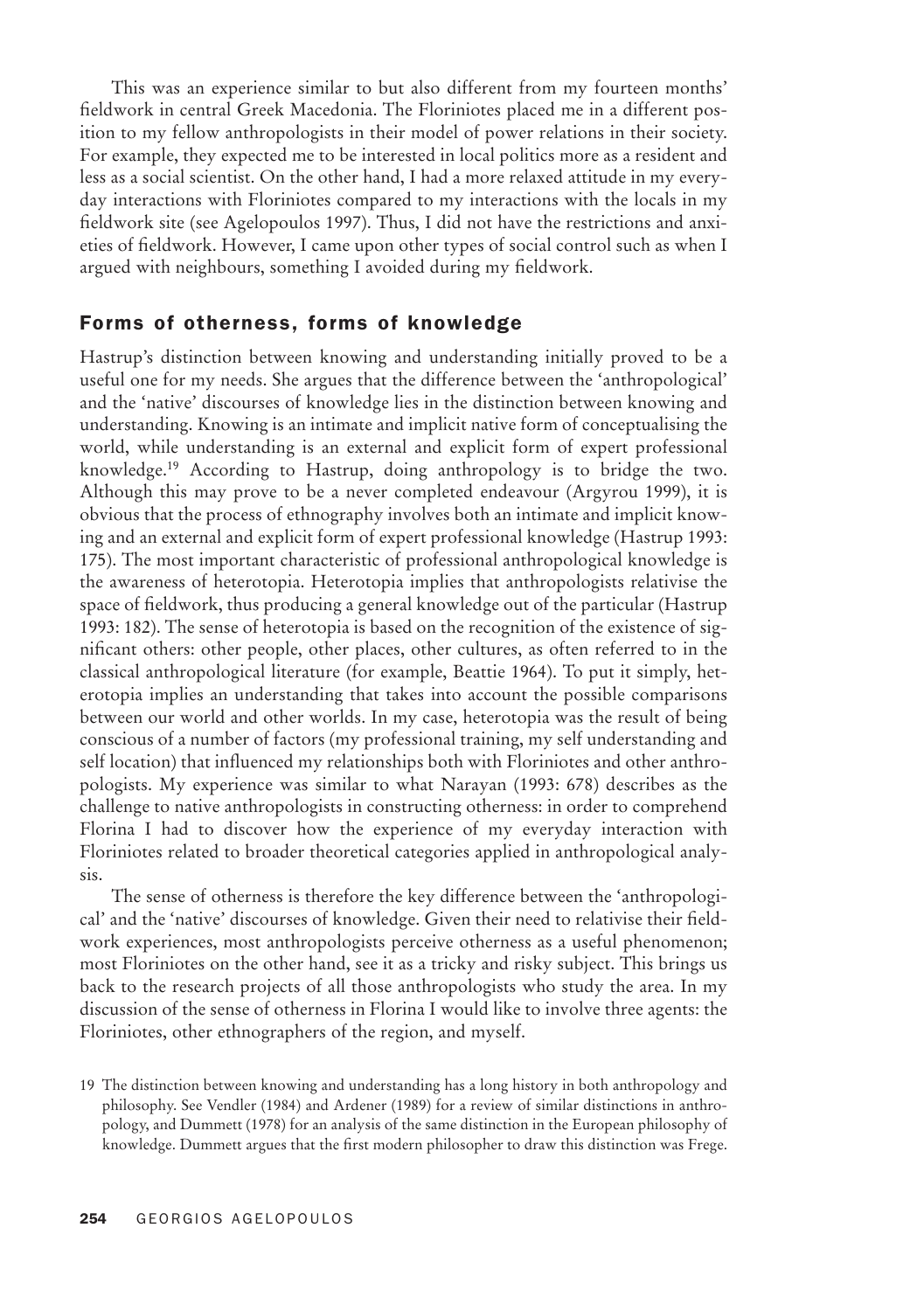Most Floriniotes, regardless of their self-representation (whether this relates to political, class, educational or linguistic affiliation, or gender) perceive the border distinguishing representations of insiders and outsiders (i.e. otherness) as something they have to control with great caution. This is not surprising, given the negative consequences of the violent incorporation of the area into the modern world<sup>20</sup> and the dominance of the Greek ethno-national state. Given this context, it must be noted that additional factors contribute to the creation of otherness at the individual level. In my case, for example, cohabitation with my partner without being married was considered a crucial factor differentiating us from the norms and practices of Florina. In addition, my six years of postgraduate work in Britain had influenced my routines and thus fabricated an extra idiom of otherness.21 But more than everything else, Floriniotes took my never ending questions as expressions of my difference from them (Bakalaki 1997: 511).

Attitudes towards otherness in Florina depend on the feelings of proximity of the other. I have experienced at least five modes of distance and proximity.22 Although these modes are interrelated, they should not be considered as stages in a developmental process of incorporation – other modes may exist. For example, I have heard about but not experienced what can be called 'polemic denial of otherness'. In such a situation locals argue dynamically with non-locals and deny absolutely the existence of any form of otherness (linguistic, political or national) in Florina. In addition, it must be pointed out that my limited ability to understand some of the local languages and dialects obviously did not allow me to experience the most intimate modes of belonging among speakers of these languages and dialects.

I have personally and sometimes simultaneously experienced the following modes of proximity: (i) pretended ignorance of the other; (ii) restrained translation; (iii) attempted assimilation of the other; (iv) self-confident otherness; and (v) professional otherness.

In the first mode, Floriniotes pretend that otherness should not be publicly exhibited or admitted. This is a phenomenon more complicated than dishonesty (du Boulay 1976) that applies to every other, and not just to ethnographers (Herzfeld 1980). To give an example, a lorry driver from Crete heard some Vlachs talking in Vlach at the *pazári* (open market) of Florina and asked what kind of language these people were speaking; he was a friend of my father and stayed over at our place. My landlady, who was present at the incident, rushed to reply that 'they were speaking

- 20 Modernity is marked by the nation-building process. In the twentieth century, this area experienced 25 years of war (the Macedonian struggle, the Balkan Wars, two World Wars and the Greek Civil War). In the local context these conflicts were provided with national dimensions.
- 21 This is a phenomenon experienced by many Greek anthropologists who studied outside Greece. For example, Gefou-Madianou argues that Greek anthropologists studying outside Greece but conducting fieldwork within Greece have different ways of perceiving the culture they study. They may experience it as natives or examine it in line with their academic training outside Greece as something exotic (Gefou-Madianou 1993). Similarly, Bakalaki notes that 'for most Greek anthropologists in Greece, our main frame of reference and source of professional identity is not an "other" culture in which we specialise, but our membership in the Euro-American academic world' (Bakalaki 1997: 506).
- 22 These modes of otherness can also be perceived as patterns of intimacy, idioms of trust or forms of openness. For the needs of the present analysis, I focus on the exclusiveness–inclusiveness aspect that emphasises otherness.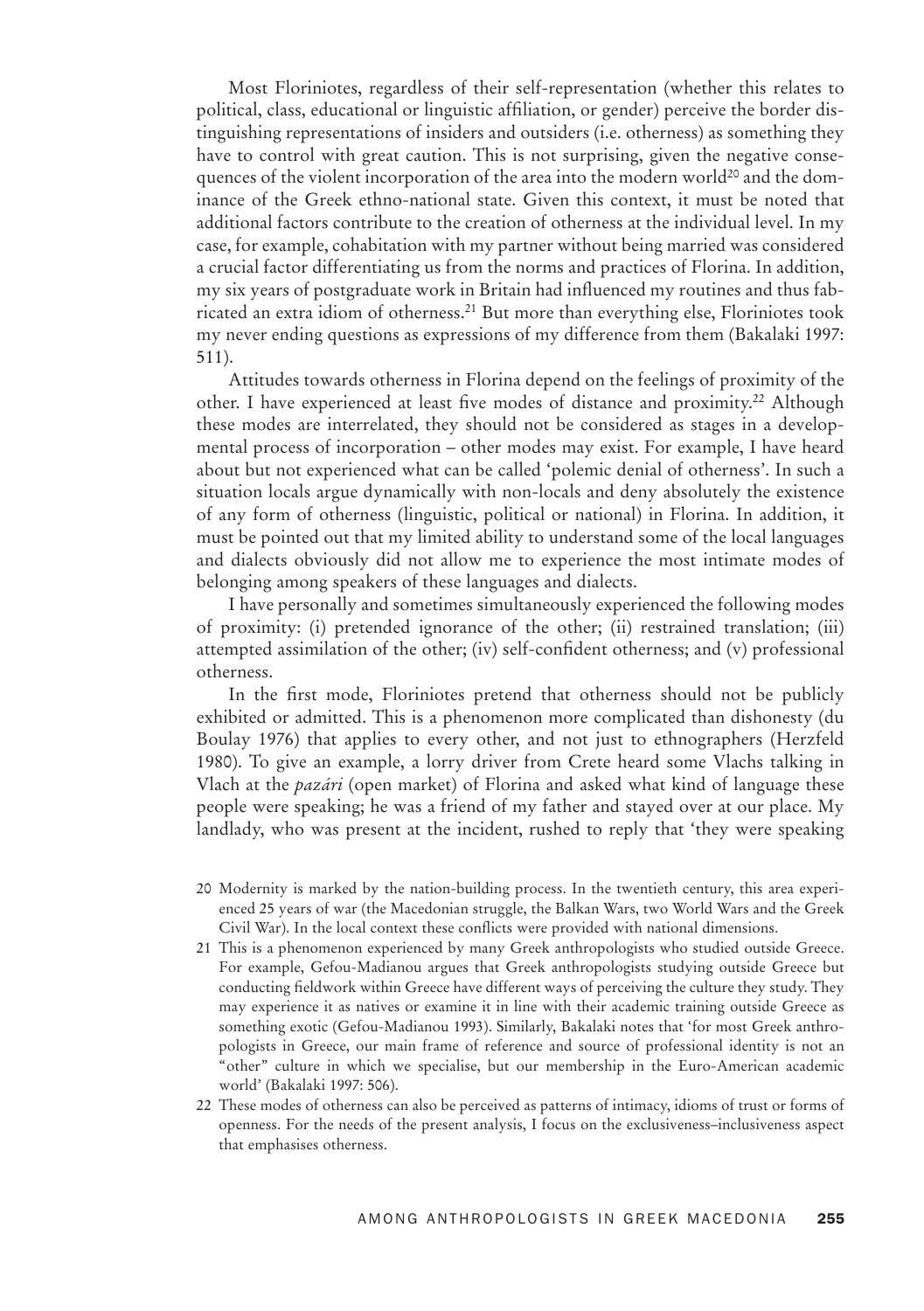Greek with a heavy accent'. On another occasion, François, a multi-lingual French officer of KFOR23 who use to spend weekends in Florina, told me that he had heard some cleaning ladies in his hotel speaking a language that he was unable to recognise. He asked Takis, the hotel owner, what the nationality of these ladies was. Takis replied, 'Why are you interested in the languages we speak here? We all speak Greek!' François later found out that the cleaning ladies were speaking Pontic Greek, a dialect closer to the ancient Greek Koine language than to modern Greek.24 This kind of manipulation of otherness implies an initial contact during which Floriniotes pretend that otherness should not be an issue worth mentioning.

The second mode, which I call restrained translation, appears in cases where the other is somehow aware of the dimensions of otherness. In such contexts Floriniotes attempt to explain every little aspect of their life that may be perceived as an indication of exclusiveness. For example, they can argue for hours about the reasons why grilled meatballs are called *kebápia* in Florina and *sutzukákia* in all other areas of Greece.25 In more public settings Floriniotes often disagree on the names of local dances. Those with a strong Greek nationalist attitude insist on calling the most popular local Ntopii dance *litós* instead of *Pushchéno*, its original name in Macedonian. The reason for attempting such a translation is to control the meanings attributed to otherness. Such an attitude must be understood given the nationalisation of 'folk' cultural elements, a practice related to the ethnic nations model in eastern Europe.

The third mode of dealing with otherness is applied in cases where Floriniotes know that the other is fully aware of the dimensions of the insider–outsider border and trust him or her to a great degree. In such cases, a translation of otherness is not necessary. Both parties know one another quite well. A friend of mine at Florina is a middle-aged Ntopios shop owner. On 8 June 1998 we went together to a *paniyíri* (village festival) at an exclusively Ntopii village where he knew quite a few people. He chatted with most of them in Macedonian, and after a while turned to me and apologised because he was aware that my knowledge of Macedonian (*Ntopia*, as he named the language) is limited. He told me that he was actually not excluding me but accepting my presence. 'If I was to reply in Greek to someone addressing me in Ntopia in front of you,' he told me, 'that would have mean that I do not trust you'. I perceive this version of dealing with otherness as an attempt to assimilate the other into the realities of the Florina society.

Furthermore, there are situations where differences between the local population categories are accepted as a fact that does not need to be controlled or interpreted. In such cases one experiences a self-confident otherness which, by definition, requires an instrumental understanding of identification. Similar attitudes are more often observed among upper middle-class Floriniotes who share a certain feeling of security regarding their social status. At a dinner party during the 1997 carnival, local academics competed with one another telling multi-lingual jokes and popular stories about the different backgrounds of ancestors who were Arvanites, Ntopii, Vlachs and refugees without feeling the need to hide anything about their origins.<sup>26</sup> In another

- 23 KFOR is the NATO military force operating in Kosovo, a few hours driving from Florina. Some KFOR officers and NGO personnel use to spend their summer weekends in the cities of northern Greece.
- 24 Most refugee populations in the villages in the Florina are Pontic Greeks.
- 25 Both words are Turkish. The equivalent Greek word (*kreatosferídhia*) is rarely used in Greece.
- 26 Brown (1999) has experienced a similar phenomenon among the Krushevo Vlachs.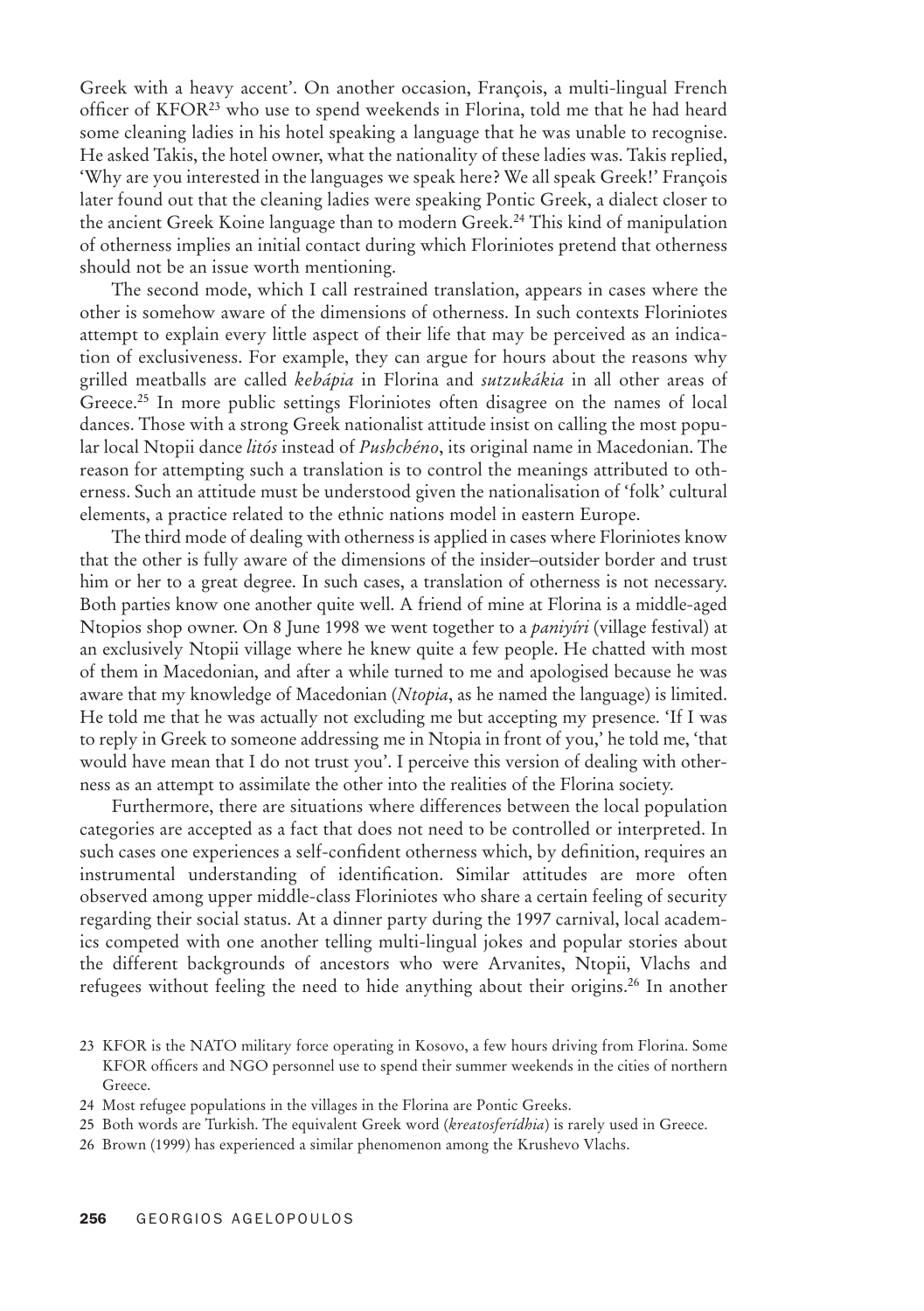similar case, local musicians recorded and published Ntopii songs without any attempt to change the Macedonian names of dances and villages, and without denying the close relationship between Florina Ntopii dances and dances in the nearby Bitola region.<sup>27</sup> It is worth noting that the public presentation of the CD they produced attracted a large audience. Expressing such forms of self-confident otherness implies a political statement. The point is to deny the nationalisation of local cultural idioms imposed by nationalists on all sides.

Finally, I have also experienced a mode of otherness specifically related both to my profession and my categorisation as a resident of Florina. I recall many cases where people invited or advised us to participate in social gatherings because they believed that as 'an anthropologist' (*anthropológhos*) living in Florina I should find them interesting. In Turner's terms, such occasions can be recognised as the positive aspects of my liminality in Florina (Turner 1967: 99). After some time I was not surprised when such invitations came from my partner's colleagues, other local scholars and people involved with local politics. However, I was surprised when our neighbours, a middleaged couple retired after three decades of hard manual work in Australia, invited us to a summer village festival by pointing out that 'as an anthropologist and sociologist you should attend this particular *paniyíri*'. I asked them how they acquired an image of my professional interests. Their reply was revealing: as a retired couple who had lived many years abroad, they were fans of local festivals and followed almost all of them. During the previous summer they had met the same (non-Greek) anthropologist at most of these festivals and were involved in discussions with her. Obviously, their fluent English made for easier communication with the ethnographer.

#### Forms of sameness, aspects of nativeness

As already noted, I have sometimes simultaneously experienced more than one of the modes of proximity analysed above. This means that my presence was perceived and evaluated differently by Floriniotes, and implies that not all strangers were pigeonholed in the same category. If representations of a stranger's otherness differ, so do the representations of sameness different locals hold of themselves. Anthropologists often point out this phenomenon by stressing that 'the meaning of native is far from given' (Bakalaki 1997: 502; Madianou 1993: 172–3) and that 'natives are hardly ever homogenous groups' (Hastrup 1993: 176). In the case of Florina, one encounters a numerically limited but symbolically powerful category of locals who conceptualise and exhibit sameness in quite sophisticated ways. This is the case with Ntopii supporters of the Rainbow Party who have gradually established a special interaction with anthropological discourse that has no equivalent among the rest of the Florina population. This interaction allows us to address in depth the relationship between anthropological and native knowledge as well as the various local understandings of anthropological discourse in Florina.

The Rainbow Party supports the existence of a Macedonian minority in Greek Macedonia and argues that specific rights have to be institutionalised for the ethnic Macedonians of Greece. Both in Florina and in international fora, the party represents the most straightforward, dynamic and institutionally organised expression of Macedonian national identity in Greece. However, we have to be careful not to equate

27 I refer to the CD *Traditional Music of the Florina Highlands*, edited by K. Tsonis (1998).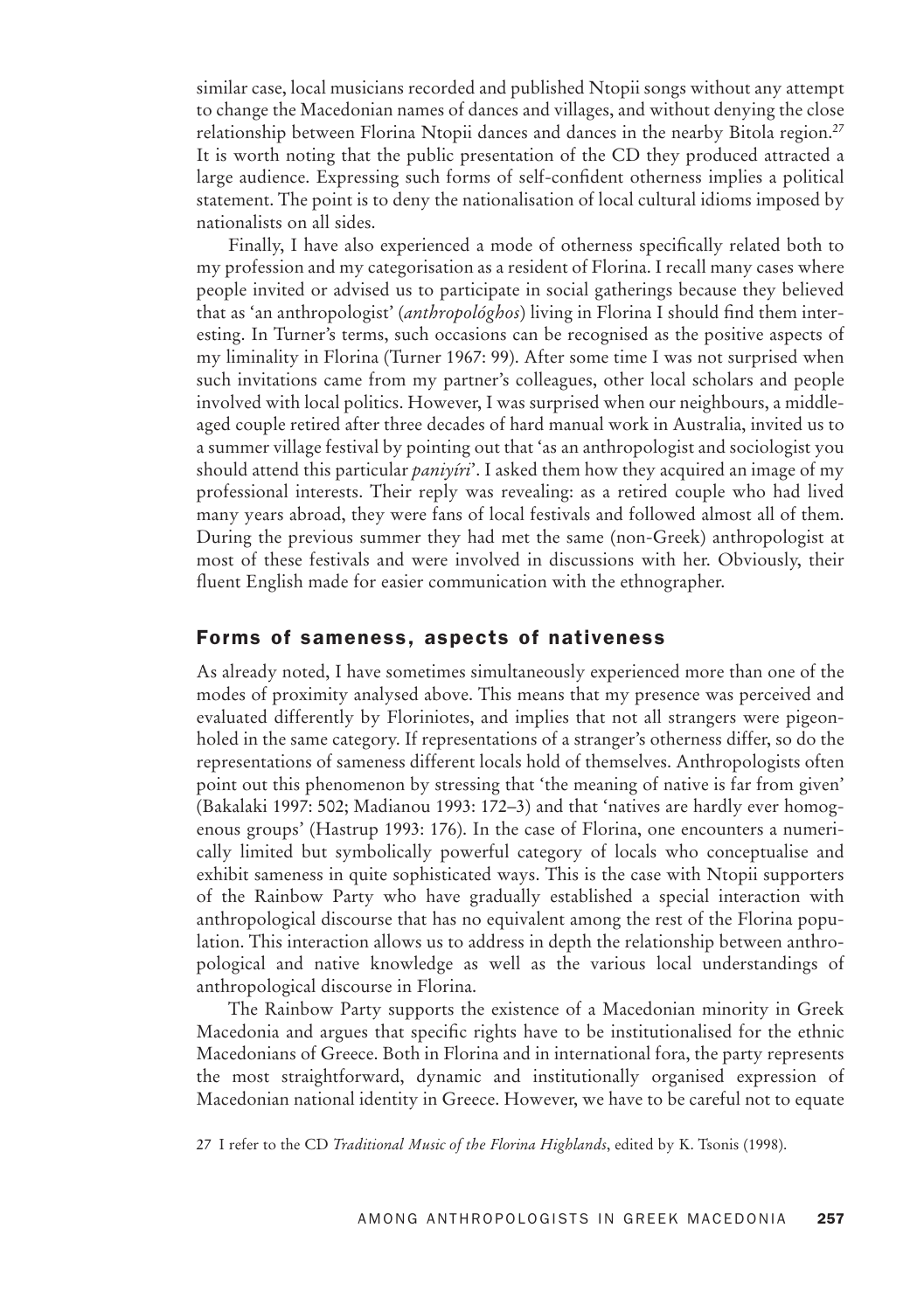electoral results and Rainbow Party policies with expressions of Ntopia or/and Macedonian identity in Greek Macedonia. As many ethnographies of the region point out, the relationship between Macedonian national identity and Ntopia identity takes many different forms (Cowan 2000; Danforth 1995; Karakasidou 1997; Vereni 2000; Yiannisopoulou 1998). This is of no surprise given that in the geographical region of Macedonia, as in other parts of the world, national, cultural and linguistic boundaries very often cross-cut each other.

The party gets the majority of its votes in western Greek Macedonia and particularly in the Florina rural communities. Its appearance caused strong nationalist reactions in Florina society. During the period of the dispute between Athens and Skopje over the name 'Macedonia', the party's office at Florina was destroyed by a group of locals. In 1994 the Rainbow Party participated for the first time in elections for the European Parliament. It received, nationwide, 7,263 votes and 2,332 votes in the Florina prefecture (0.1 per cent nationwide; 6 per cent locally). In the 1996 national elections, Rainbow co-operated with the Organisation For The Reformation Of The Greek Communist Party, a small hardline extra-parliamentary communist party, and received, on a national scale, 3,485 votes and 746 votes in Florina region (0.05 per cent nationwide; 1.71 per cent locally). In the 1999 European elections, Rainbow lost approximately 40 per cent of its votes, compared with those achieved in the previous European Parliament election. Rainbow votes represented 3.61 per cent of total votes in the Florina prefecture and 0.08 per cent of the vote nationwide. It should be noted that Rainbow decided not to participate in the last national elections in April 2000.28

Otherness and sameness are often exhibited by Rainbow Party activists to stress the existence of clearly distinguishable fixed identities and to present all Ntopii as a nationally homogenous population. As Cowan (2001) puts it, this effort involves an attempt to narrow and fix the meanings of certain cultural forms, so that they underwrite and authenticate a particular minority identity. One interesting aspect of the practice of otherness by Rainbow Party activists involves their interaction with ethnographers. This interaction simultaneously refers to two of the five modes of otherness discussed above, namely what I call restrained translation and professional otherness.

Activists are aware that anthropologists are widely accepted among the international academic community as experts on cultural classification (Mascarenhas-Keyes 1987) and attempt to 'treat the anthropological power of textual production as a resource' (Okely 1992: 22). Being aware of the dominance of the western anthropological discourse turns Rainbow Party activists into 'anthropological natives' (Hastrup 1993: 180) who practise a form of indigenism.29 They have a great interest in anthropological accounts of the region. In August 1998 the Florina municipality organised a

- 28 Manos argues that the dramatic decline in the Rainbow Party's vote in the 1999 Euroelections 'was probably one of the reasons for the non-participation of the party in the national elections of April 2000' (Manos 2002). In my discussions with Floriniotes, four additional factors that possibly contributed to the party's decision to cease participating in elections were mentioned: the split into two different fractions; the discouraging international environment following the Kosovo war and the developments in Tetovo and Skopje; the biased publicity in Greek media; and, finally, the understanding that a minority party with no specific number of votes has a stronger international voice and presence than a minority party that represents less than 0.5 per cent of the total number of votes cast in Greek Macedonia.
- 29 Iosifidou provides a similarly interesting case on understanding of western academic discourse among Greek Orthodox nuns (Iosifidou 1998).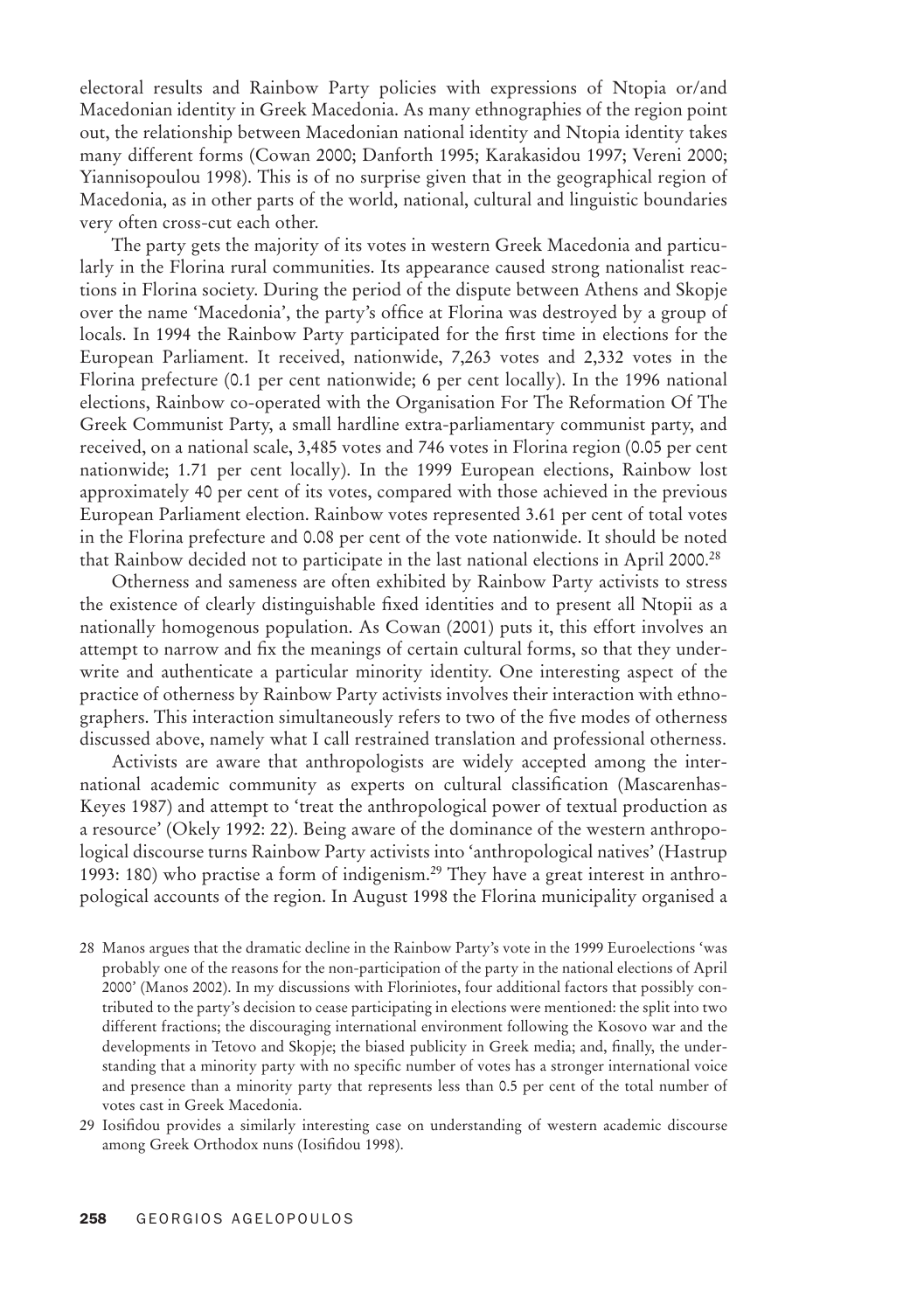festival for the immigrants who return to Florina every summer. The association of bookshop owners of the city organised a small exhibition of books at the central square. Among these books I recognised the 1997 volume co-edited by B. Gounaris, I. Michailidis and myself entitled *Taft*ó*tites sti Makedhonía* (*Identities in Macedonia*). When I asked about the book, I was told that 'the book sells well among people of the region'. A bookshop owner who knows me personally said, 'Rainbow activists buy this book more than anyone else'.

Rainbow Party activists and anthropologists often meet one another away from Florina: at international NGO meetings, academic conferences, at Floriniote-diaspora activities or even on the internet; among the first $30$  clients of the first local internet provider at Florina were three anthropologists and four Rainbow Party activists. Such meetings allow activists a wider insight into how anthropologists work. At a conference on Slavonic languages of Greek Macedonia held at Panteion University Athens in October 1998, a lively discussion about anthropological research methods and theory took place between researchers and three Rainbow Party members (KEMO 2001: 218–67). The party has even established its preferred ethnography of the region. On its internet site (*www.florina.org*) only one ethnographic monograph is listed, which is surprising given the publicity that some other ethnographies of Ntopii have attracted over the last decade, both inside and outside Greece.

Rainbow Party activists also attempt to contribute to the ethnography of 'their culture'.31 Some anthropologists who work in the region explain this strategy in their writings (for example, Manos 2002). A very clear manifestation of such an attempt has been the scepticism over the ethnographies of 'their culture' raised by the political representative of the Rainbow Party. In a recent interview, Pavlos Voskopoulos argues that 'we Macedonians aren't going to be tucked away in our shell, like picturesque Indians, with our own different little language and our dances and our music, for all sorts of researchers to come along to see how we've preserved our folklore and our traditions' (Voskopoulos 1999).32 Voskopoulos' interview is republished in *EthnoAnthropoZoom*, the official journal of the Department of Ethnology of the St Cyril and Methodius University of Skopje.

### Beyond distinctions?

Voskopoulos provides an illuminating insight into the complex relationship between the 'anthropological' and the 'native' discourses as I experienced them in Florina.33 In the 'anthropological' discourse, otherness, as a precondition for the production of anthropology, refers to the awareness of heterotopia and is therefore relativised. In the discourse of Floriniotes, otherness is perceived as something available for careful manipulation because of its political significance. If the representations of sameness locals hold for themselves differ, it becomes obvious that the distinction between local and non-local patterns is an open-ended process. The modes of proximity discussed

- 30 'Misirkov' (nickname) has been the most well known Rainbow activist to acquire on-line access via the first internet provider at Florina.
- 31 See Hastrup (1993: 180) and Reed-Danahay (1997: 2) for a discussion of similar experience.
- 32 The same argument was presented by P. Voskopoulos during the 1998 conference held in Athens (KEMO 2001: 261).
- 33 The reaction of Rainbow supporters is similar to the reactions of other indigenous movements to those who exoticise their culture (see Hastrup 1993).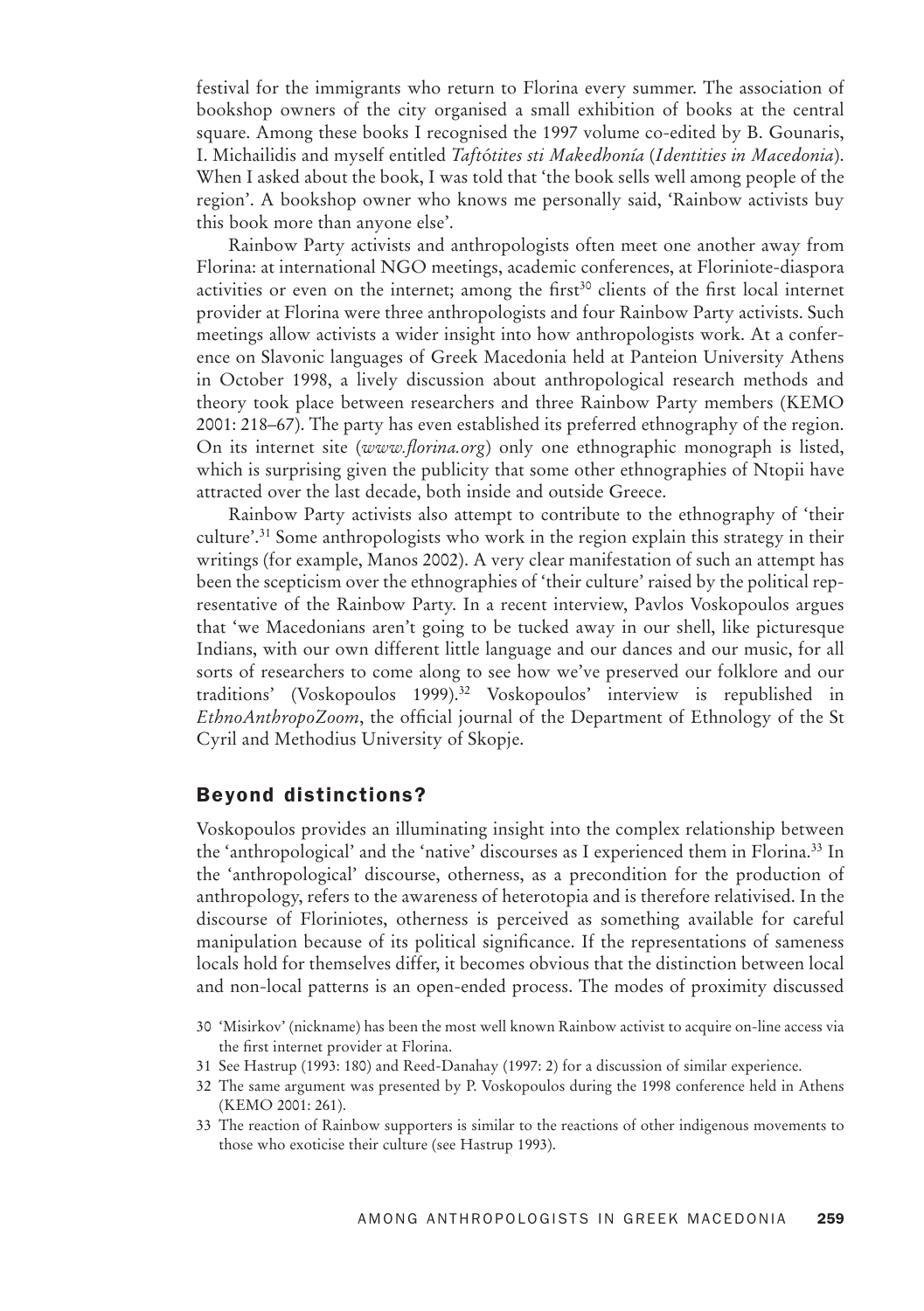illustrate that nativeness is experienced not as a quality inherited by the individual but as a condition. In other words, nativeness becomes the product of the interaction between the individual and others. The above has important consequences for anthropologists, especially for those categorised by the international academic community as native anthropologists.

With regard to 'what we study' we have to accept that the idea of a culture existing before the anthropologist arrives, and persisting during and after his stay, is problematic (Turner 2000: 55). With regard to our self location and social status, we are once again forced to ask, who holds the power to define otherness? The case of Florina illustrates that from the moment anthropology becomes localised outside academia, various categories of locals are involved in the process of defining otherness (Brettell 1993; Driessen 1993).<sup>34</sup> Attempting to comprehend these categories in an insiderversus-outsider form or as double identities oversimplifies a process of representation and power (Strathern 1987). This power process is experienced during 'fieldwork' but continues after the completion of the anthropological text. If that is the case, it becomes difficult to insist upon essentialist distinctions between ethnographers and natives as well as between native and non-native anthropologists.

Throughout the four years of my life in Florina I have found myself operating as an anthropologist, as a native and as an informant both for other colleagues and for Floriniotes. As Turner argues, 'paradoxically' it is in the liminal period, 'in this fruitful darkness', that 'the basic building blocks of culture are exposed' and the conflicts arising from distinctions of status are laid open (Turner 1967: 110). My standpoint provided me with the opportunity to negotiate and reflect upon the different modes of proximity I experienced and to access multiple 'local' and 'anthropological' views of the world from perspectives I was not previously aware of. By presenting a personal account of my betwixt-and-between presence at Florina I intend to overcome the marginality attributed to the region and thus contribute to an understanding of the relative distinctions between ethnographers, natives, native ethnographers and ethnographic natives.

I was forced to think about 'anthropological' and 'native' discourses as I was unable to dissociate myself from my professional identity. Although my relationship with Floriniotes was not initiated by an academic interest, by writing this paper it becomes possible for other scholars to categorise me among the professionally recognised ethnographers of Florina. The one thing that I am not sure about is whether or not I am prepared for my positioning, by Floriniotes, as one of the ethnographers of Florina.

*Georgios Agelopoulos Department of Social Anthropology Panteion University Athens Greece Email: avgiagel@otenet.gr*

34 On an epistemological level, it is interesting to note the similarities between 'native' and 'anthropological' strategies for comprehending otherness. My typology of Floriniotes's attitudes towards otherness parallels Argyrou's analysis of strategies of mediation practised by anthropologists. The first and the second modes of proximity discussed above correspond to Argyrou's first strategy of mediation utilised by anthropologists, while the third, fourth and fifth modes of proximity correspond to Argyrou's third strategy of mediation (Argyrou 1999).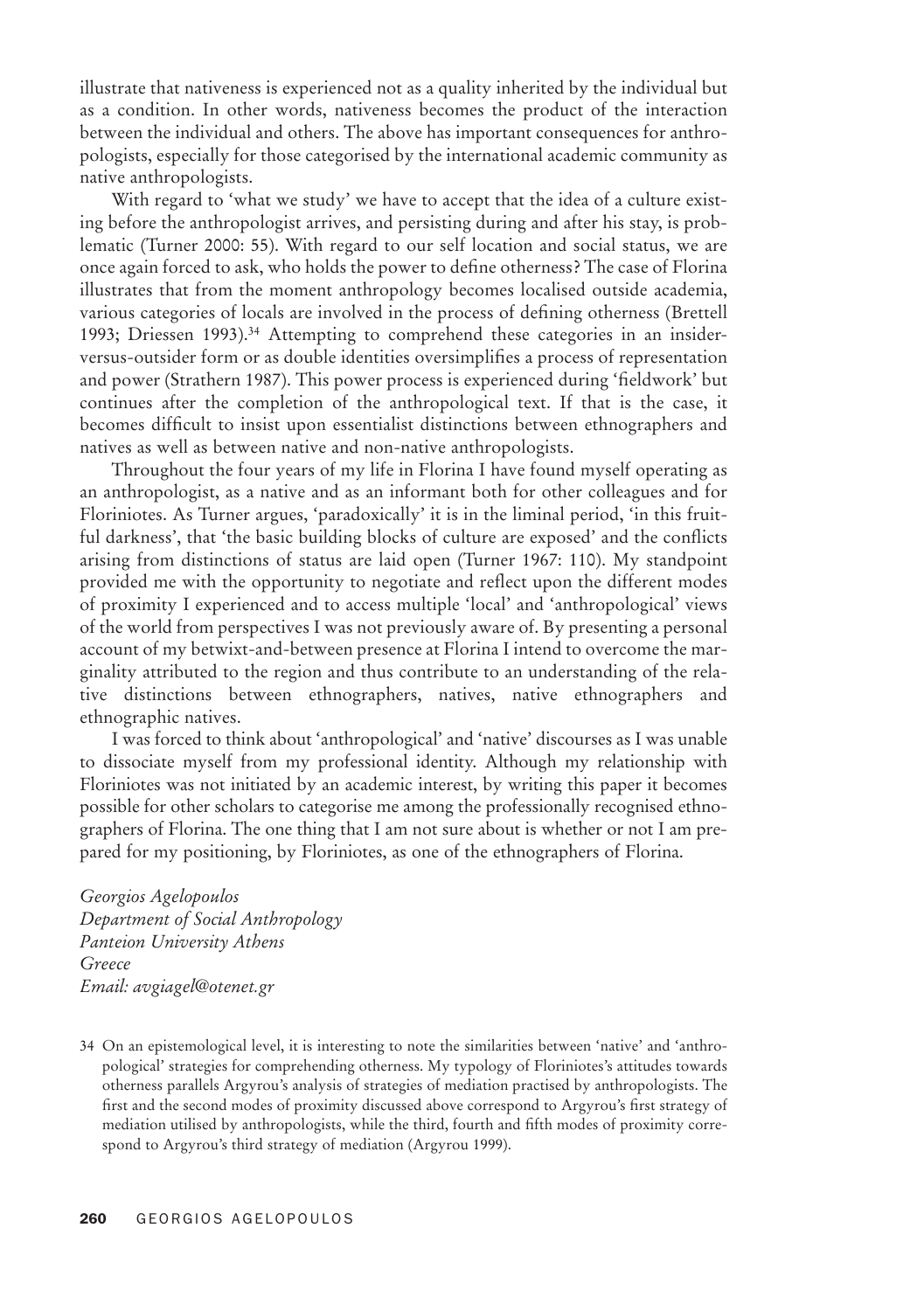## References

- Abu-Lughod L. 1991. 'Writing against culture' in R. Fox (ed.), *Recapturing anthropology. Working in the present*, 137–162. Santa Fe: School of American Research Press.
- Agelopoulos G. 1995. 'Perceptions, construction and definition of Greek national identity in late nineteenth–early twentieth century Macedonia', *Balkan Studies* 36: 247–63.
	- 1997. 'From Bulgarievo to Nea Krasia, from the "two settlements" to "the one village". Community formation, collective identities and the role of the individual', in P. Mackridge and E. Yannakakis (eds.), *Ourselves and others. The creation of a Greek Macedonian cultural identity*, 133–52. Oxford: Berg.
	- 2000. 'Political practices and multiculturalism. The case of Salonika', in J. Cowan (ed.), *Macedonia. The politics of identity and difference*, 140–55. London: Pluto Press.
- Ardener, E. 1989. *The voice of prophecy and other essays.* Edited by M. Chapman. Oxford: Blackwell.
- Argyrou, V. 1999. 'Sameness and the ethnological will to meaning', *Current Anthropology* 40: S29–S41. Bakalaki A. 1997. 'Students, natives, colleagues. Encounters in academia and in the field', *Cultural*

```
Anthropologist 12: 502–26.
```
- Beattie J. 1964. *Other cultures*. London: Cohen & West.
- Van Boeschoten, R. 2000. 'When difference matters. Sociopolitical dimensions of ethnicity in the district of Florina', in J. Cowan (ed.), *Macedonia. The politics of identity and difference*, 28–46. London: Pluto Press.
- Brettell, C. (ed.). 1993. *When they read what we write. The politics of ethnography.* London: Bergin and Garvey.
- Brown, K. 1999. 'Marginal narratives and shifting natives. Ironic ethnography as anti-nationalist discourse', *Anthropology Today* 15: 13–16.
- Campbell, J. K. (ed.). 1992. *Europe observed*. London: St. Martin's Press.
- Cowan J. 1988. 'When the scholar comes to carnival in a "traditional" community', *Journal of Modern Greek Studies* 6: 245–60.
	- 1997. Review of L. M. Danforth's *The Macedonian conflict*, *Journal of Byzantine and Modern Greek Studies* 21: 261–5.
	- 2001. 'Ambiguities of an emancipatory discourse. The making of a Macedonian minority in Greece', in J. K. Cowan, M. B. Dembour and R. A. Wilson (eds.), *Culture and rights. Anthropological perspectives*, 152–76. Cambridge: Cambridge University Press.
- Danforth, L. M. 1995. *The Macedonian conflict*. Princeton: Princeton University Press.
- Drettas, J. G. 1977. '"Les Notres". Un example de contacts interethniques en Macedoine, village de Hrisa', *Etudes Balkaniques* 3: 56–70.
- Driessen, H. (ed.). 1993. *The politics of ethnographic reading and writing. Confrontations of western and indigenous views.* Nijmegen Studies in Development and Social Change 13. Saarbrucken: Verlag Breitenback.
- Dummett, M. 1978. *Truth and other enigmas*. Harvard: Harvard Univeristy Press.
- du Boulay, J. 1976. 'Lies, mockery and family integrity', in J.G. Peristiany (ed.), *Mediterranean family structures*, 389–406. Cambridge: Cambridge University Press.
- Friedl E. 1970. 'Fieldwork in a Greek village', in P. Golde (ed.), *Women in the field*, 195–220. Berkeley: University of California Press.
- Gefou-Madianou, D. 1993. 'Mirroring ourselves through western texts. The limits of an indigenous anthropology', in H. Driessen (ed.), *The politics of ethnographic reading and writing. Confrontations of western and indigenous views*, 160–77. Saarbrucken: Verlag Breitenbach.
	- 1999. 'Cultural polyphony and identity formation. Negotiating tradition in Attica', *American Ethnologist* 26: 1–28.
	- 2000. 'Disciples, discipline and reflection', in M. Strathern (ed.), *Audit cultures. Anthropological studies in accountability, ethics and the academy*, 256–78. London: Routledge.
- Gounaris, B., Michailidis, I. and Agelopoulos, G. (eds.). 1997. *Taft*ó*tites sti Makedhon*í*a*. Athens: Papazísis.
- Greek Helsinki Monitor 1998. 'Issues related to the Macedonian minority in Greece. The visit of Macedonian "children refugees". Monitoring government, media and NGO attitudes', press release dated 29 July 1998 on the *Greek Helsinki Monitor* server at www.greekhelsinki.gr.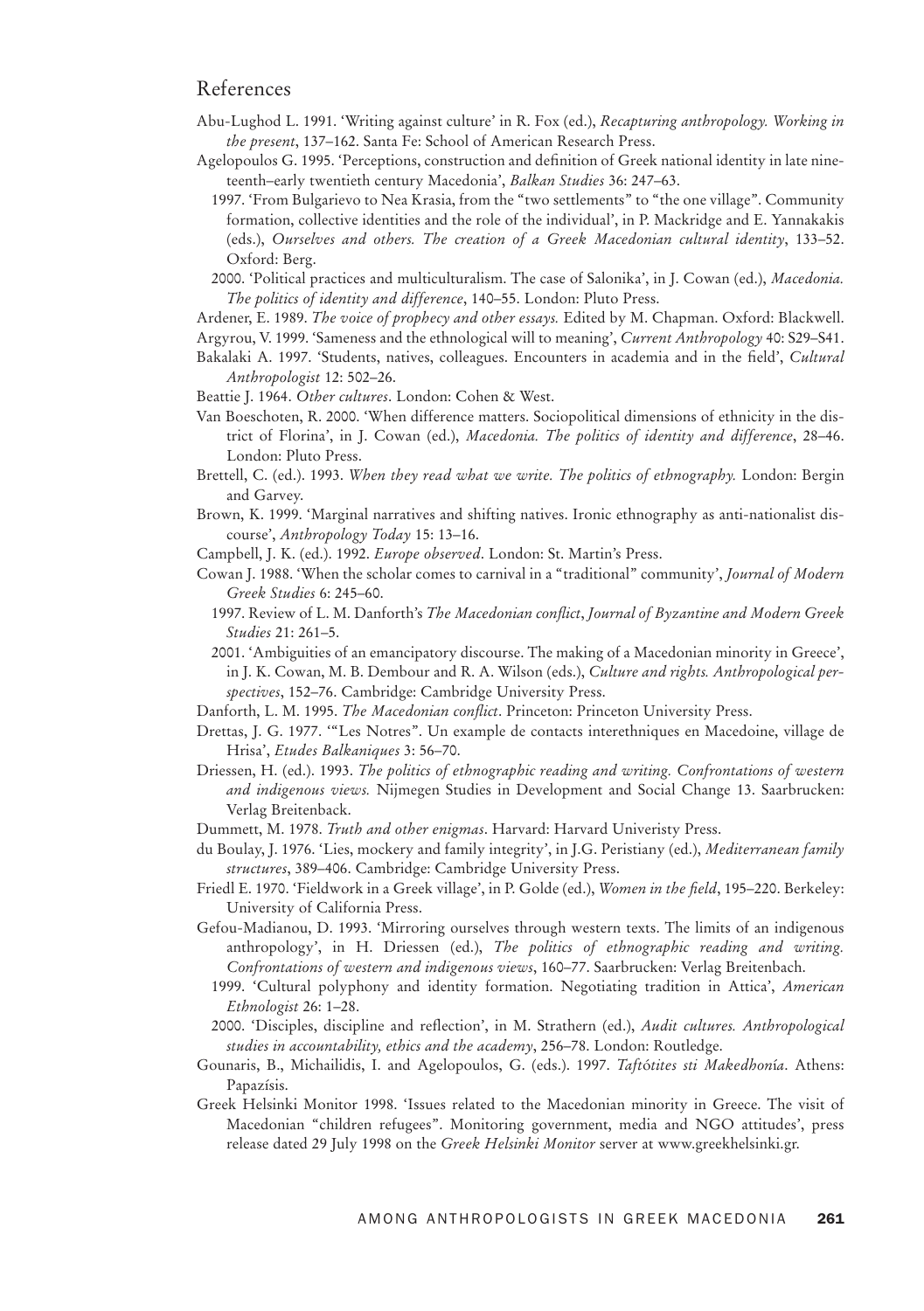- Hart, L. K. 1999. 'Culture, civilization and demarcation at the north-western borders of Greece', *American Ethnologist* 26: 196–220.
- Hastrup, K. 1993. 'The native voice and the anthropological vision', *Social Anthropology* 1: 173–86. 1996. 'Anthropological theory as practice', *Social Anthropology* 4: 75–82.
- Herzfeld, M. 1980. 'On the ethnography of "prejudice" in an exclusive community', *Ethnic Groups* 2: 283–305.
	- 1983. 'Looking both ways. The ethnographer in the text', *Semiotica* 46: 151–66.
- 1997. 'The taming of revolution. Intense paradoxes of the self' in D. E. Reed-Danahay (ed.), *Auto/ethnography. Rewriting the self and the social,* 169–94. Oxford: Berg.
- Hotzidis, A. 1997. 'Arthrosi ke dhomí tu mionotikú lóghou. To parádighma ton Moghlenón ke tis Zóra', in B. Gounaris *et al* (eds.), *Taft*ó*tites sti Makedhon*í*a*, 143–70. Athens: Papazísis.
- Iosifidou, M. 1998. 'Dínami ke ghnósi stis politismikés anaparastásis. Sképsis apó tin epitópia érevna', in D. Gefou-Madianou (ed.), *Anthropoloyik*í *theor*í*a ke ethnograf*í*a*, 437–76. Athens: Elliniká Grámmata.
- Karakasidou, A. N. 1993. 'Politicising culture. Negating ethnic identity in Greek Macedonia', *Journal of Modern Greek Studies* 11: 1–28.
	- 1997. *Fields of wheat, hills of blood. Passages to nationhood in Greek Macedonia, 1870–1990.* Chicago: Chicago University Press.
- Karavidas, K. D. 1926. 'I Makedhonoslavikí aghrotikí kinótis ke i patriarkhikí ikoyénia is tin periférian Monastiríu', *Arkh*í*on Ikonomik*ó*n ke Kinonik*ó*n Epistim*ó*n* 6: 227–314.
- Kéntro Erenas Mionotikón Omáthon (KEMO) 2001. *Glossikí eterótita stin Ellátha*. Athens: Alexandreia.
- Malcom, N., and Almond, M. 1994. *The Slav Macedonians in northern Greece and the treatment of minorities in the republic of Macedonia*. Oxford: British Helsinki Human Rights Group.
- Manos, I. 2002. 'To dance or not to dance. Dancing dilemmas in a border region in northern Greece', in D. Hastings and W. M. Thomas (eds.), *European states at their borderlands. Cultures of support and subversion in border regions*. Liverpool: Liverpool University Press.
- Mascarenhas-Keyes, S. 1987. 'The native anthropologist. Constraints and strategies in research', in A. Jackson (ed.), *Anthropology at home*, 180–95. London: Tavistock.
- Maspero, F., and Sluban, K. 1997. *Balkans-Transit*. Paris: Seuil.
- Myrivili, E., 1999, 'The liquid border. The relationship between border and nation in the southern Balkans'. Paper presented at the 1999 ASN Convention. Columbia University, 15–17 April 1999.
- Narayan, K. 1993. 'How native is a "native" anthropologist?', *American Anthropologist* 95: 671–87.
- Obrebski, J. 2001. 'Ritual and social structure in a Macedonian village', [ed. B. Kerewsky and J. M. Halpern], *EthnoAnthropoZoom* 2: 1–18.
- Obrebski, J., Halpern, B., and Halpern, J. (eds.). 1976. *The changing peasantry of eastern Europe*. Cambridge: Schenkman.
- Okely, J. 1992. 'Anthropology and autobiography. Participatory experience and embodied knowledge', in J. Okely and H. Callaway (eds.), *Anthropology and autobiography*, 1–28. London: Routledge.
- Panourgia, N. 1995. *Fragments of death, fables of identity. An Athenian anthropology*. Wisconsin: University of Wisconsin Press.
- Papadopoulou, O. 2001. 'I mními tu emfíliu stin "epísimi" ke tin "topikí" istoría.' Paper presented at the conference *I Emf*í*lii. Topikés ptikhés tu Ellinikú emf*í*liu* [*The Civil Wars. Local aspect of the Civil War*], Tsotyli, 16–17 June 2001.
- Papataxiarchis, E. 1998. 'Ethnografía ke aftoghnosía' (introduction to the Greek publication of M. Herzfeld's *Anthropology through the looking glass*), xi–xxviii. Athens: Alexándhria.
- Reed-Danahay, D. E. (ed.). 1997. *Auto/ethnography. Rewriting the self and the social*. Oxford: Berg.
- Rossini, C. 1998. 'Just a party? Traditional dance and socio-political identity among Slavic-speakers in north-western Greek Macedonia'. Paper presented at the conference *Sign, self, society*, Vienna, Institute of Socio-Semiotic Studies, 12–14 April 1998.
- Sanders, I. T. 1954–5. 'The nomadic peoples of Northern Greece. Ethnic puzzle and cultural survival', *Social Forces* 33: 122–9.
- Seremetakis, K. N. 1991. *The last word. Women, death and divination in inner Mani*. Chicago: University of Chicago Press.